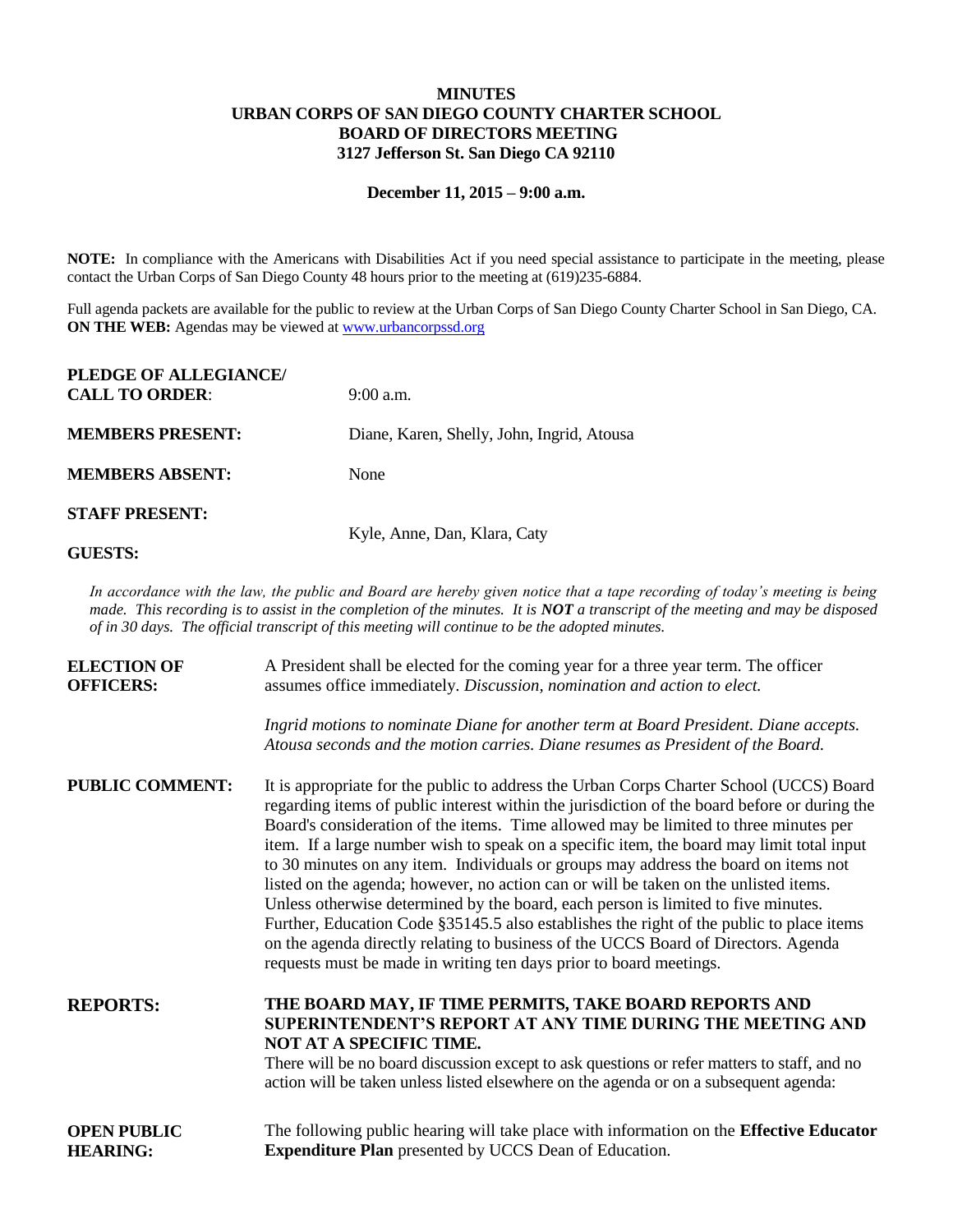Open: 9:09 Close: 9:15

**CONSENT AGENDA:** All consent agenda items for the URBAN CORPS CHARTER SCHOOL BOARD OF DIRECTORS are considered to be routine and will be enacted by one motion unless a board member requests separate action on a specific item. Approval recommended on all items listed:

#### **Warrant Registers**

*Caty notes 2 new vendors including food program. Rent amount different due to catch-up from previous month. Shelly motions to accept; Atousa seconds. Motion carries.* **Approval of Minutes from the Sept 11, 2015 meeting**

*Ingrid motions to accept; Shelly seconds. Motion carries.*

## **OLD BUSINESS:** None

**NEW BUSINESS:**

#### **1.** Action Item — Approval of Interim Financials

*Caty explains the interim financials: There are little changes, just add-in of one time monies. Showing 14% reserve. 240 ADA estimated for April target. Governor Brown decides to fund 51% of gap . Will take 7 years to hot target. Next year is 30%. Prop 30 bumps up numbers with one-time mandated discretionary funds. UCO has \$120K for professional development. Good boost for instructional materials. Also receiving lottery funds for supplies and curriculum. John asks where to make donations- UCO best. Atousa motions to accept; Karen seconds. Motion carries.*

- **2.** Action Item Approval of President of the Board *(done at start of meeting)*
- **3.** Action Item Approval of Comprehensive School Safety Plan

*Dan shares the safety plan. It has been developed by the UCO Safety Committee and includes protocol and staffing roles and responsibilities for a variety of emergency situations. Shelly suggests addressing open gate policy. Atousa motions to accept; John seconds. Motion carries.*

- **4.** Action Item Approval of 2016 Board Meeting Dates
	- Friday, March 18, 2016 9:00 a.m. Urban Corps of San Diego County
	- Friday June 24, 2016 9:00 a.m. Urban Corps of San Diego County
	- Friday September 16, 2016 9:00 a.m. Urban Corps of San Diego County
	- Friday December 9, 2016 9:00 a.m. Urban Corps of San Diego County

*Changes noted in above dates. Karen motions to accept; Atousa seconds. Motion carries.*

# **INFORMATIONAL ITEMS**: **PRINCIPAL'S REPORT:**

None

*The Dean of Education, Dan Thomas reports on upcoming graduation. Asm. Shirley Weber cancels as Keynote Speaker and Dr. Anthony Beebe of SD City College has stepped in. 100 grads will earn diplomas – 86 UCO, 9 CCC National City and 5 CCC Vista. Men received free suits from Men's Wearhouse. College turs planned later in week prior. Board requested to attend Sunday April 17 WASC meeting. ADA target is 2450 and currently at 244.95 so doing well. After graduation, a ramp up is planned for recruitment and orientation. Retention is good, enrolled 394 since Aug.*